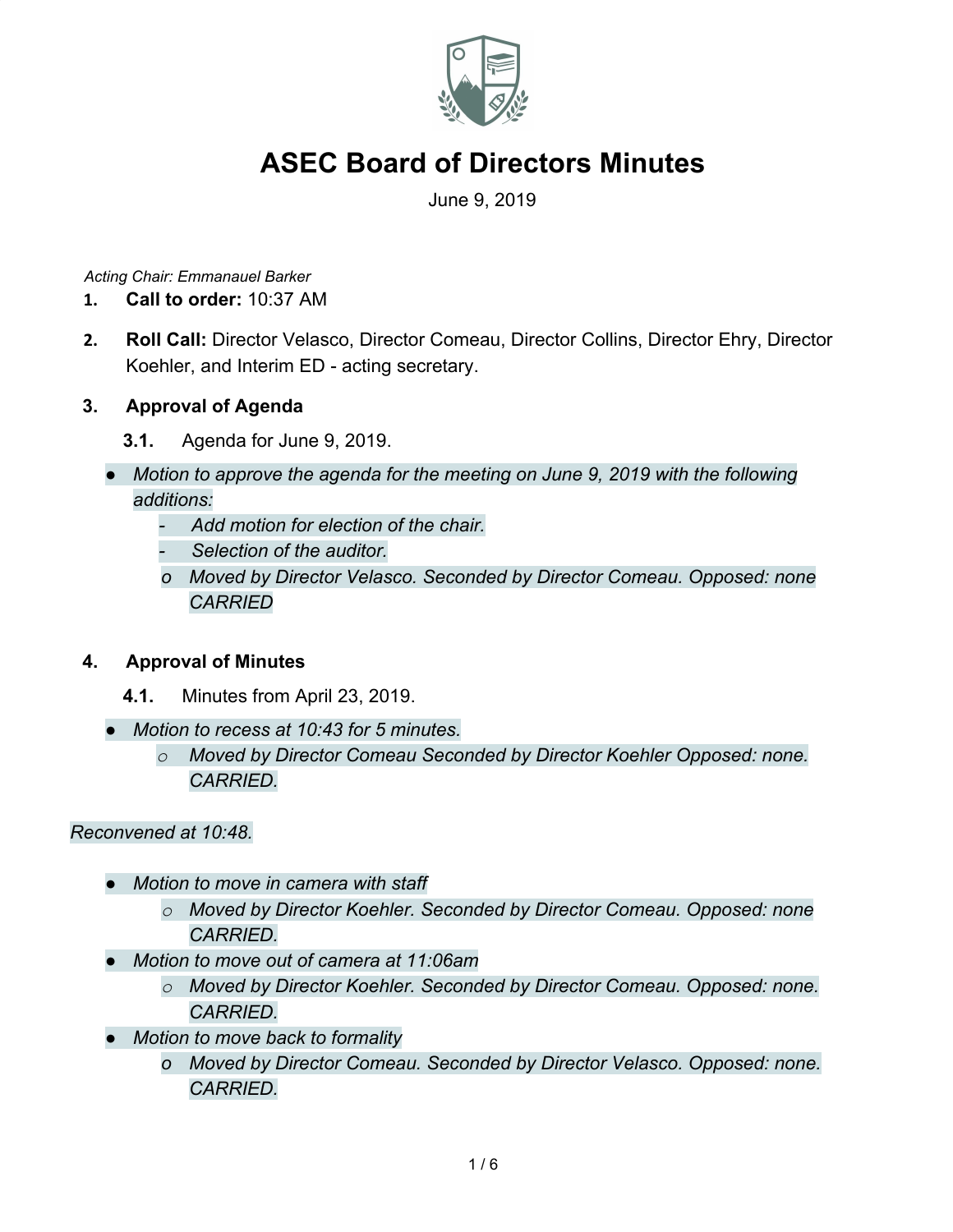

### June 9, 2019

- *● Motion to approve the minutes from the board meeting on April 23, 2019 as amended.*
	- *o Moved by Director Comeau. Seconded by Director Koehler. Opposed: none CARRIED*
- *● Motion to amend by striking all confidential contract related information in the original minutes for the purposes of confidentiality.*
	- *o Moved by Director Velasco. Seconded by Director Collins. Opposed: none. CARRIED.*
- **5. Election of the Chair**
	- Discussion regarding the role of the chair and their responsibilities
		- 5.1. Call for nominees

Director Comeau nominates Director Koehler. Director Koehler accepts the nomination.

- 5.2. Election of the Chair
- *● Motion to appoint Director Koehler as the 2019-2020 Chair of the Board of Directors. o Moved by Director Collins. Seconded by Director Comeau. Opposed: none Abstained: Director Koehler. CARRIED.*

*Chair responsibilities moved to Director Koehler following his election as Board Chair.*

## **6. Approval of the auditor**

- *● Motion to move in camera with staff at 11:37am.*
	- *o Moved by Director Comeau. Seconded by Director Ehry. Opposed: none. CARRIED.*
- *● Motion to move out of camera at 11:44.*
	- *o Moved by Director Comeau. Seconded by Director Ehry. Opposed: none. CARRIED.*
- *● Motion to select Turnbull Gamroth LLP as the ASEC auditors for the 2019-2020 fiscal year.*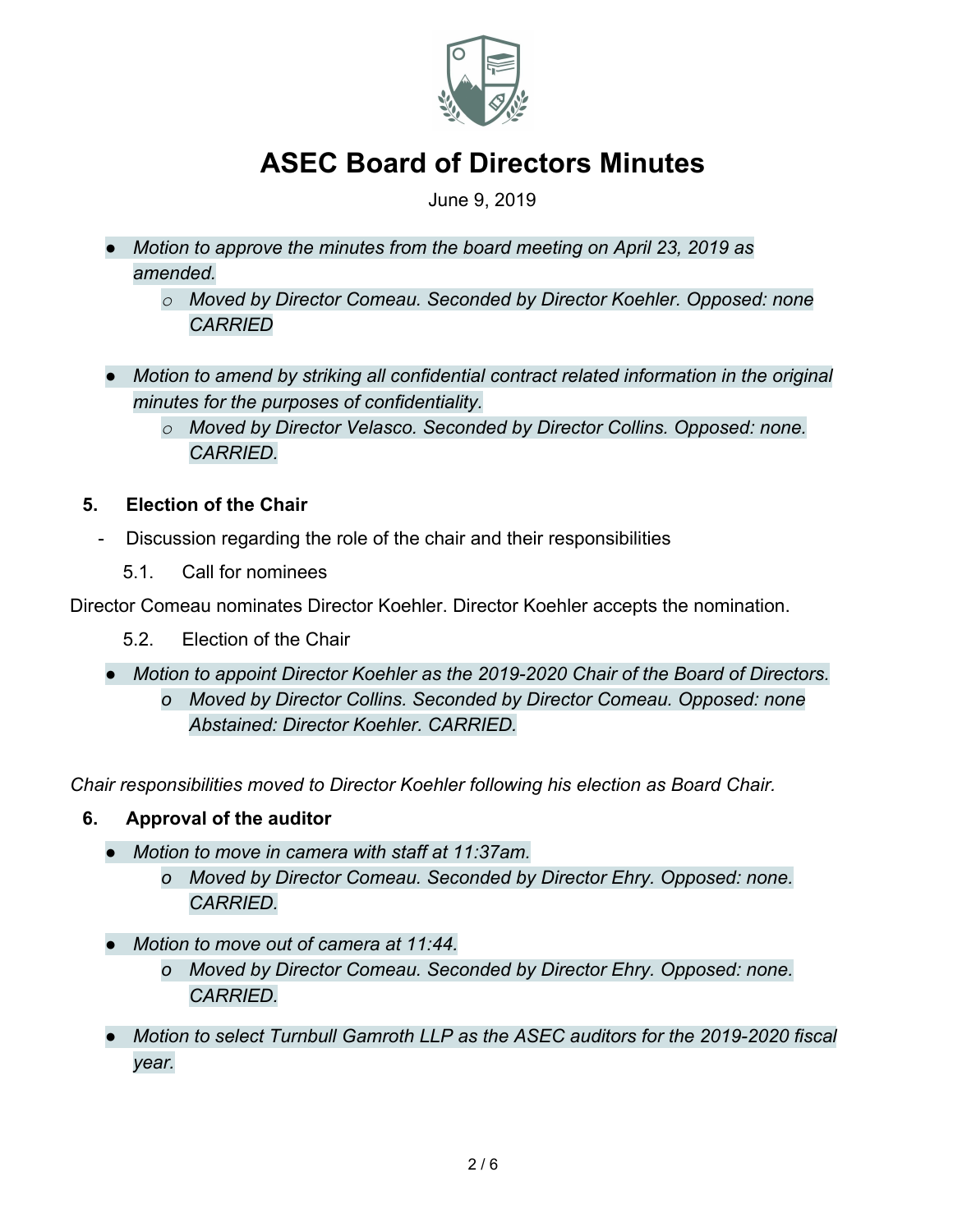

### June 9, 2019

- *o Moved by Director Comeau. Seconded by Director Collins. Opposed: none. CARRIED.*
- **7. Report**
	- **7.1.** Report of the Interim Executive Director (Naomi Pela)
	- *● Motion to recess until 2pm.*
		- *o Moved by Director Comeau. Seconded by Director Velasco. Opposed: none. CARRIED.*

*Reconvened at 2:35pm*

- **8. Presentation**
- **9. Old Business**
- **10. Decision items**
	- **10.1.** BoD Advisor Appointment ( BoD )
	- *● Motion to have Cherie Sawaryn and Elizabeth Sweiger appointed as Board of Directors Advisors.*
		- *o Moved by Director Comeau. Seconded by Director Ehry. Opposed: none. CARRIED*
		- **10.2.** ED Hiring Committee ( BoD )
	- *● Motion to strike Executive Director Hiring Committee as outlined in the bylaws. o Moved by Director Velasco. Seconded by Director Ehry. Opposed: none. CARRIED*
	- *● Motion to populate the Executive Director Hiring Committee with Director Comeau, Director Velasco, Executive Director Elizabeth Sweiger, Executive Director Chris Chelmick, Chair of the Board Director Koehler.*
		- *o Moved by Director Collins. Seconded by Director Ehry. Opposed: none. CARRIED*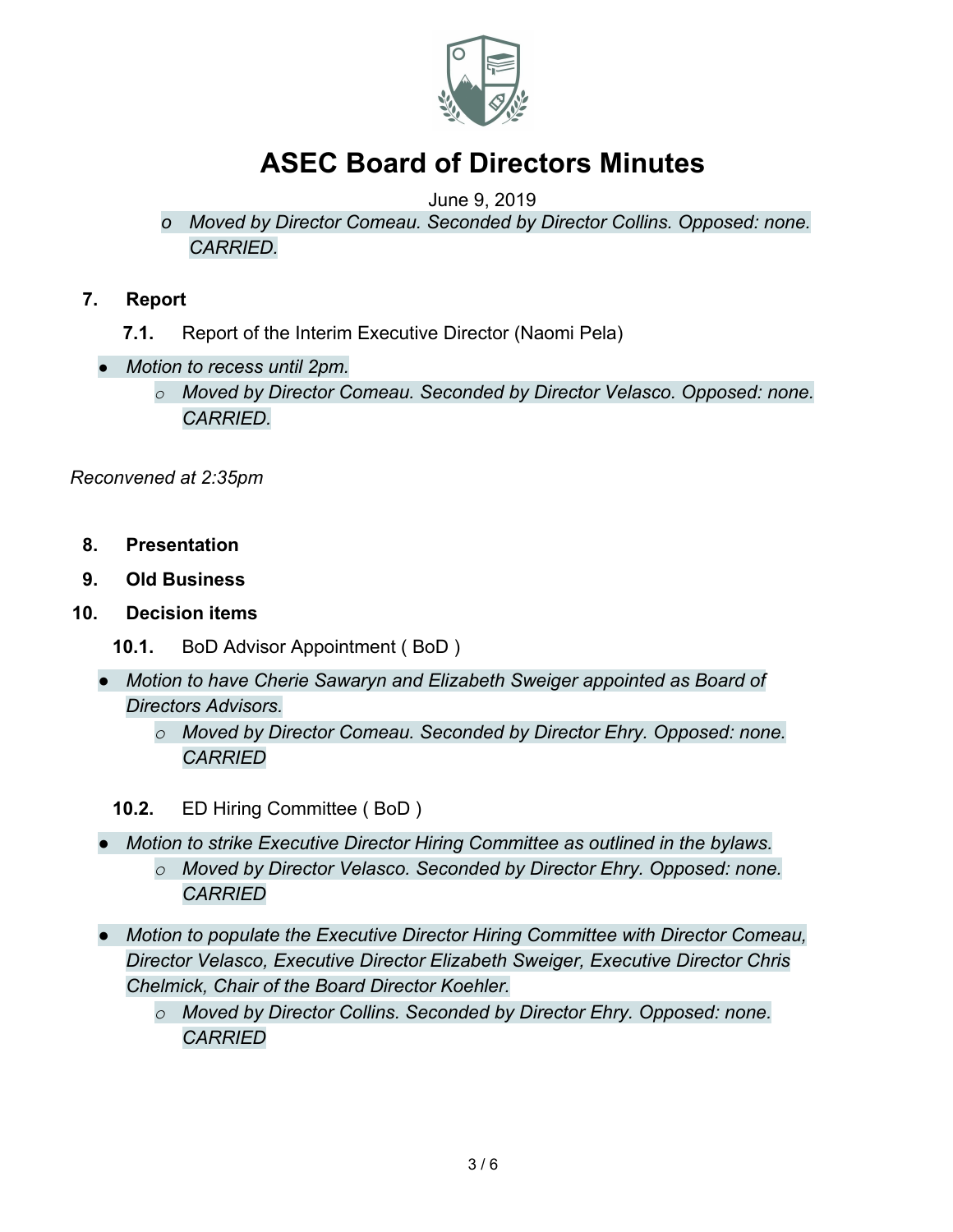

June 9, 2019

- **10.3.** Mandatory Non-Instructional Fees
- *Motion to strike the Mandatory Non-Instructional Fees Ad-Hoc Committee with Brittany Lausen as chair.*
	- *○ Moved by Director Comeau. Seconded by Director Velasco. Opposed: none. CARRIED.*
		- *- Appointment of committee members is tasked to the Committee Chair and ASEC office staff within the next week or two.*
	- **10.4.** Extension of Interim Executive Director Position
- *Motion to extend the Interim Executive Director position until such a time that a permanent Executive Director is hired, allowing for a 15 business day overlap between positions.*
	- *○ Moved by Director Collins. Seconded by Director Comeau. Opposed: none. CARRIED.*
- *● Motion to approve the Interim Executive Director's timesheet for the dates of June 3rd to 9th .*
	- *Moved by Director Comeau. Seconded by Director Velasco. Opposed: none. CARRIED.*
	- **10.5.** Revised Budget
- *● Motion to approve revised budget as presented by Interim Executive Director.*
	- *○ Moved by Director Velasco. Seconded by Director Comeau. Opposed: none. CARRIED.*
	- **10.6.** Removal of CAP for NAITSA
- *● Motion to request that NAITSA pay membership fees in full amount, in agreement with the spirit of the bylaws as approved by the membership during the February 2019 AGM.*
	- *o Moved by Director Ehry. Seconded by Director Collins. Opposed: none. CARRIED.*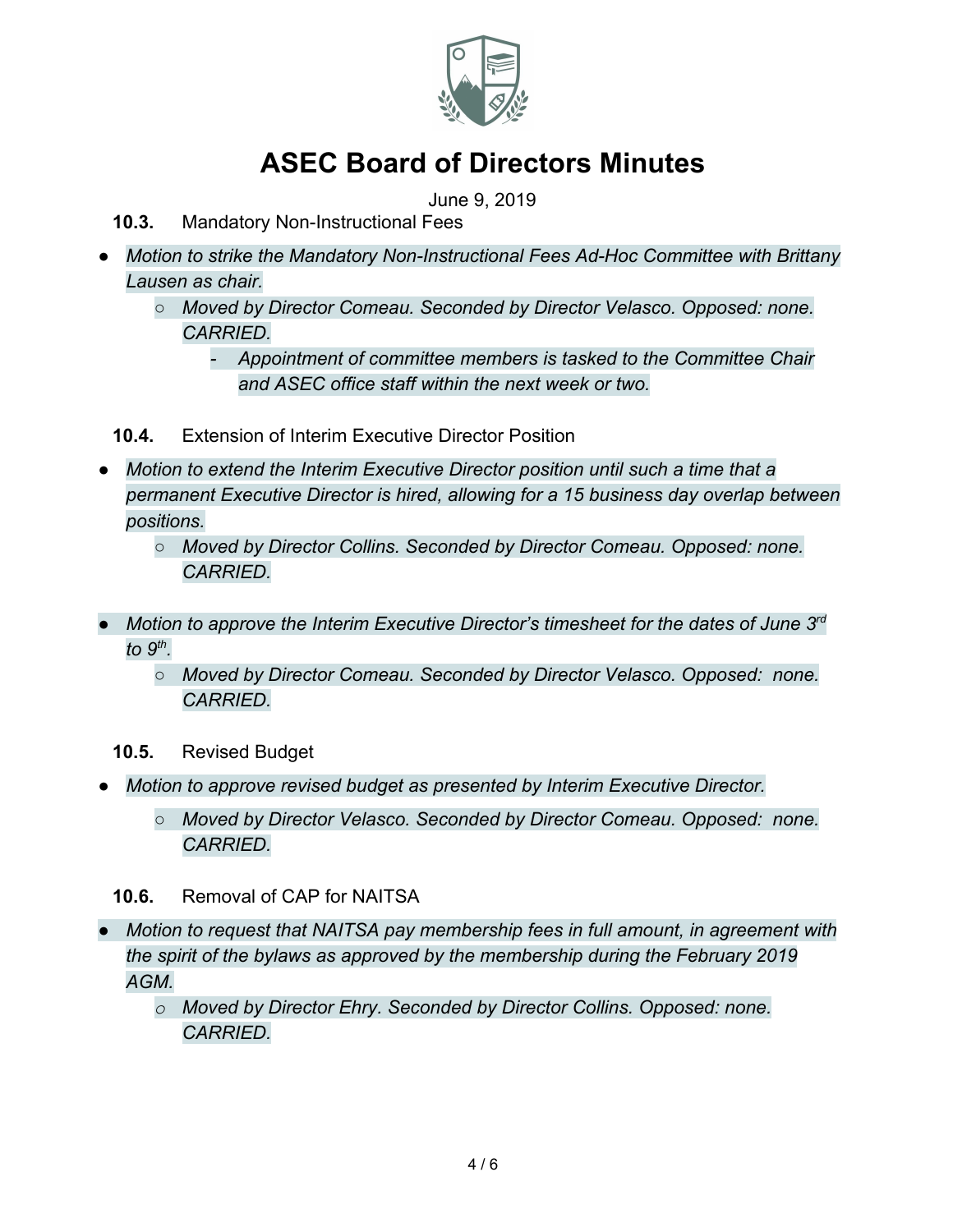

June 9, 2019

### **11. New Business**

- **11.1.** Direction/Feedback from Board for Interim Executive Director
- The Board Members provided several task items for the Interim Executive Director.
- **11.2.** Board members sitting in Delegate Meetings
- It was discussed by the Board that it would be beneficial for some or all Board Members to sit in Delegate meetings in order to be able to contribute context to the discussions.
- **11.3.** Investments and/or GICs
- The SAITSA Delegate was sponsored by the Chair and made the comment that the Board should prioritize investigating investment options for ASEC. This was tasked to the Interim Executive Director as an action item.

#### **12. Action Items**

| Task:              | Details:                                                                                   | Deadline:                                   | <b>Assigned</b><br>to: |
|--------------------|--------------------------------------------------------------------------------------------|---------------------------------------------|------------------------|
| Contact auditor    | Regarding the internally<br>restricted/unrestricted funds.<br>Desks/furniture<br>Campaigns | Upcoming board<br>meeting                   | Interim ED.            |
| Contact auditor    | Investments/GICs                                                                           | August 15                                   | Interim ED             |
| Northern Lakes     | Investigate the situation                                                                  | <b>Before Goal</b><br>Setting<br>Conference | Interim ED             |
| New members        | Pursue new relationships                                                                   |                                             | Interim ED             |
| <b>By-election</b> | Present a proposal for the process of a<br>by-election                                     | June 21                                     | ASEC home<br>office    |